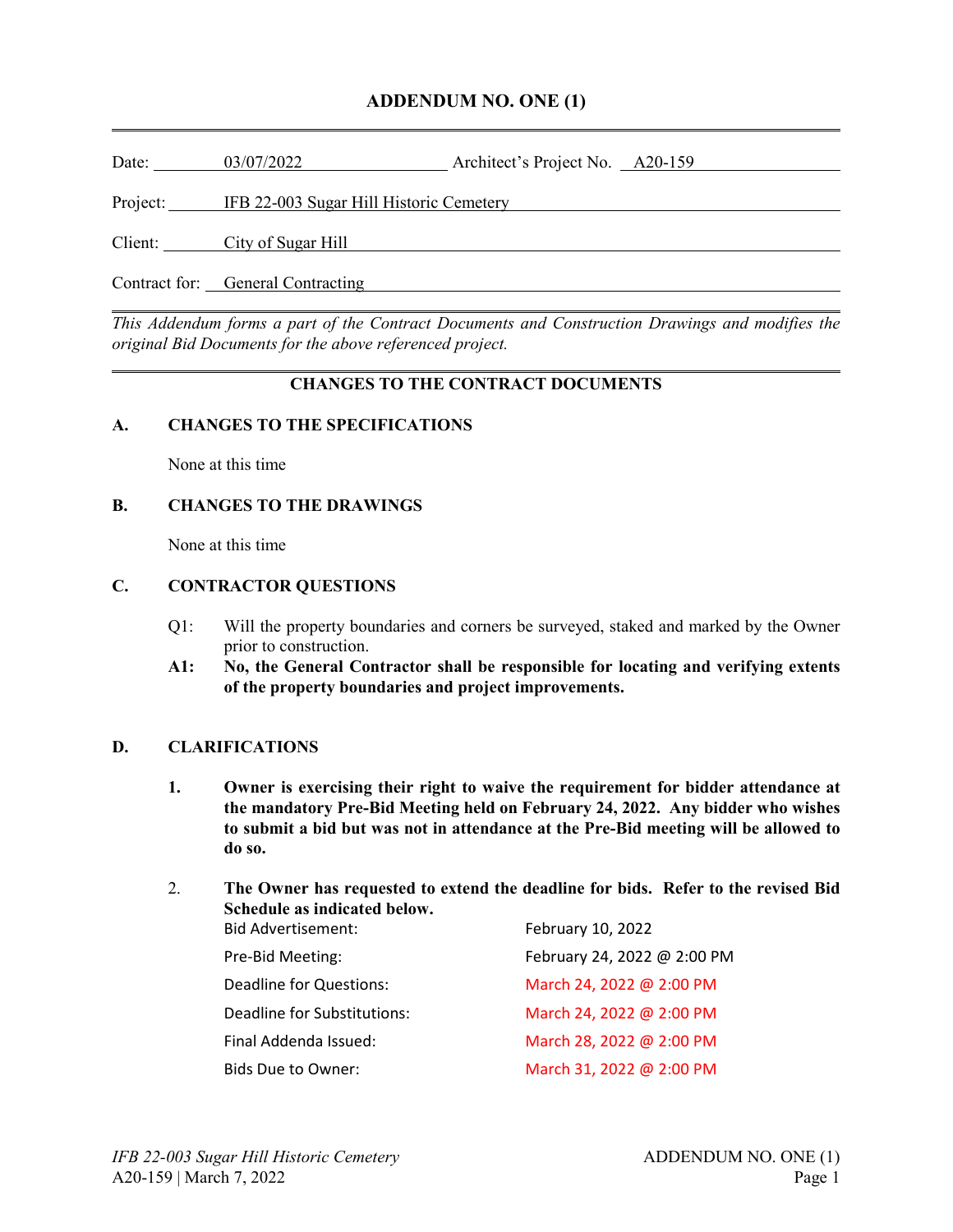- 3. City has already imported 200 truckloads of suitable soil and stock piled fill on site. Contractor is to assume 12 CY per truck load for a total of 2,400 CY having already been imported by the Owner. Contractor shall include balance of import soil needed in Base Bid.
- 4. Contractor shall include tree removal and clearing for installation of fence in Base Bid.
- 5. Contract Drawings are currently in plan review process and a land development permit has not been issued. All plan revisions required by permitting official shall be issued in future addendum.

#### **E. ATTACHMENTS**

Pre-Bid Meeting Sign-In Sheet dated 02/24/2022 Pre-Bid Meeting Minutes Plan Holder List

#### **PLEASE NOTE: Contractors should acknowledge receipt of this Addendum on BID FORM 00 30 00-1 . Failure to do so may result in rejection of bid.**

END OF ADDENDUM NO. ONE (1)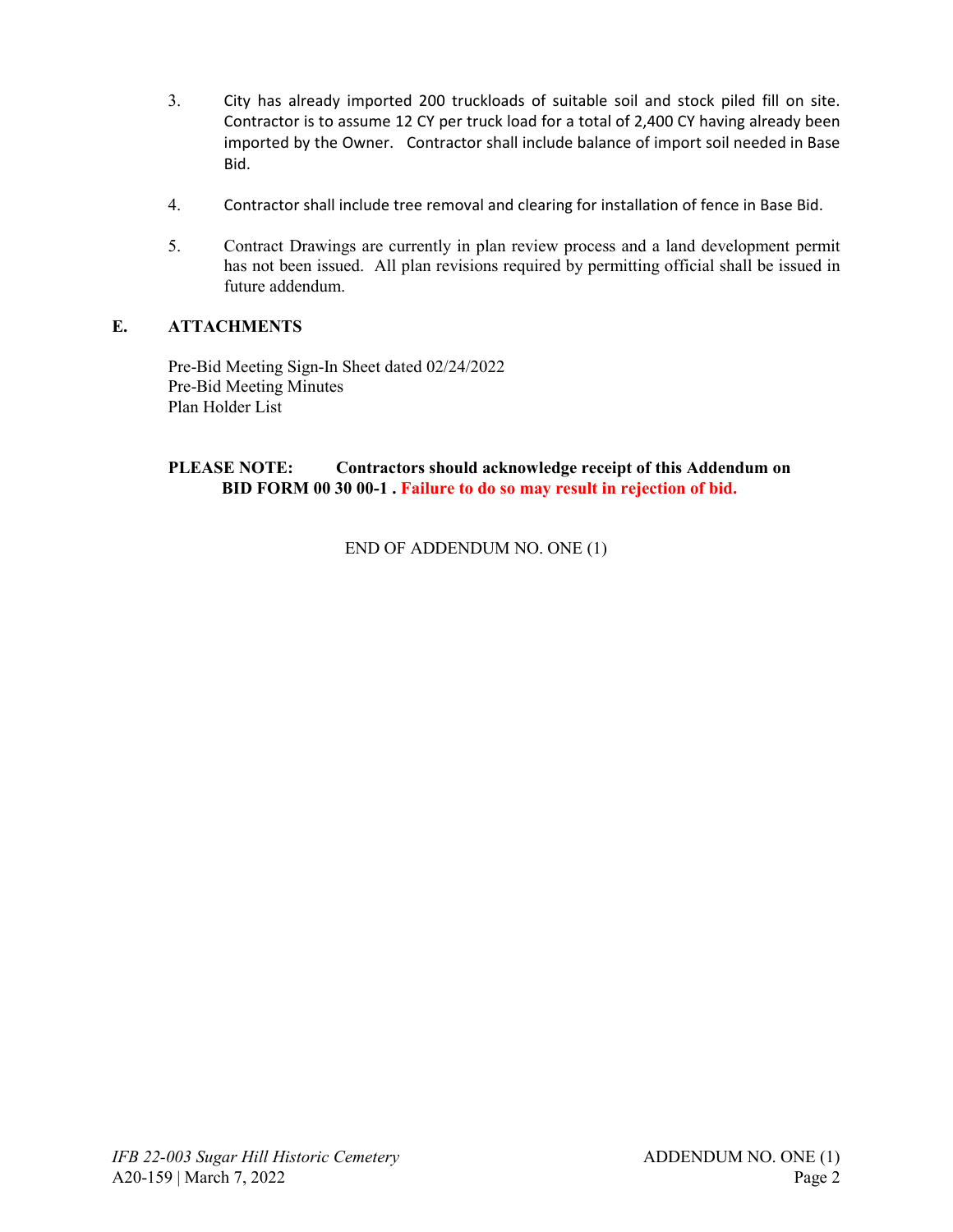

# **SIGN-IN SHEET**

**SUGAR HILL HISTORIC CEMETERY MANDATORY PRE-BID MEETING** FEBRUARY 24, 2022 @ 2:00 PM

| <b>Name</b> | <b>Company</b>                                                                                         | <b>Phone No.</b> | <b>E-Mail Address</b>                                             |  |
|-------------|--------------------------------------------------------------------------------------------------------|------------------|-------------------------------------------------------------------|--|
|             |                                                                                                        |                  | CARL Sharp TRISCAPES 7709806632 CARLETRISCAPES. COM               |  |
|             |                                                                                                        |                  | RAIGH MOSES PRED BUILABLS 770.367.2025 rmosescarcolouildesure com |  |
|             |                                                                                                        |                  | 770-338-8000 75745@ppi.us                                         |  |
|             |                                                                                                        |                  |                                                                   |  |
|             |                                                                                                        |                  |                                                                   |  |
|             |                                                                                                        |                  |                                                                   |  |
|             |                                                                                                        |                  |                                                                   |  |
|             |                                                                                                        |                  |                                                                   |  |
|             |                                                                                                        |                  |                                                                   |  |
|             |                                                                                                        |                  |                                                                   |  |
|             |                                                                                                        |                  |                                                                   |  |
|             |                                                                                                        |                  |                                                                   |  |
|             |                                                                                                        |                  |                                                                   |  |
|             |                                                                                                        |                  |                                                                   |  |
|             | G:\DOCUMENT\20\A20-159 Sugar Hill Cemetery\1560 - Bidding\Pre-Bid Conference\Sign in Sheet 02242022 de |                  |                                                                   |  |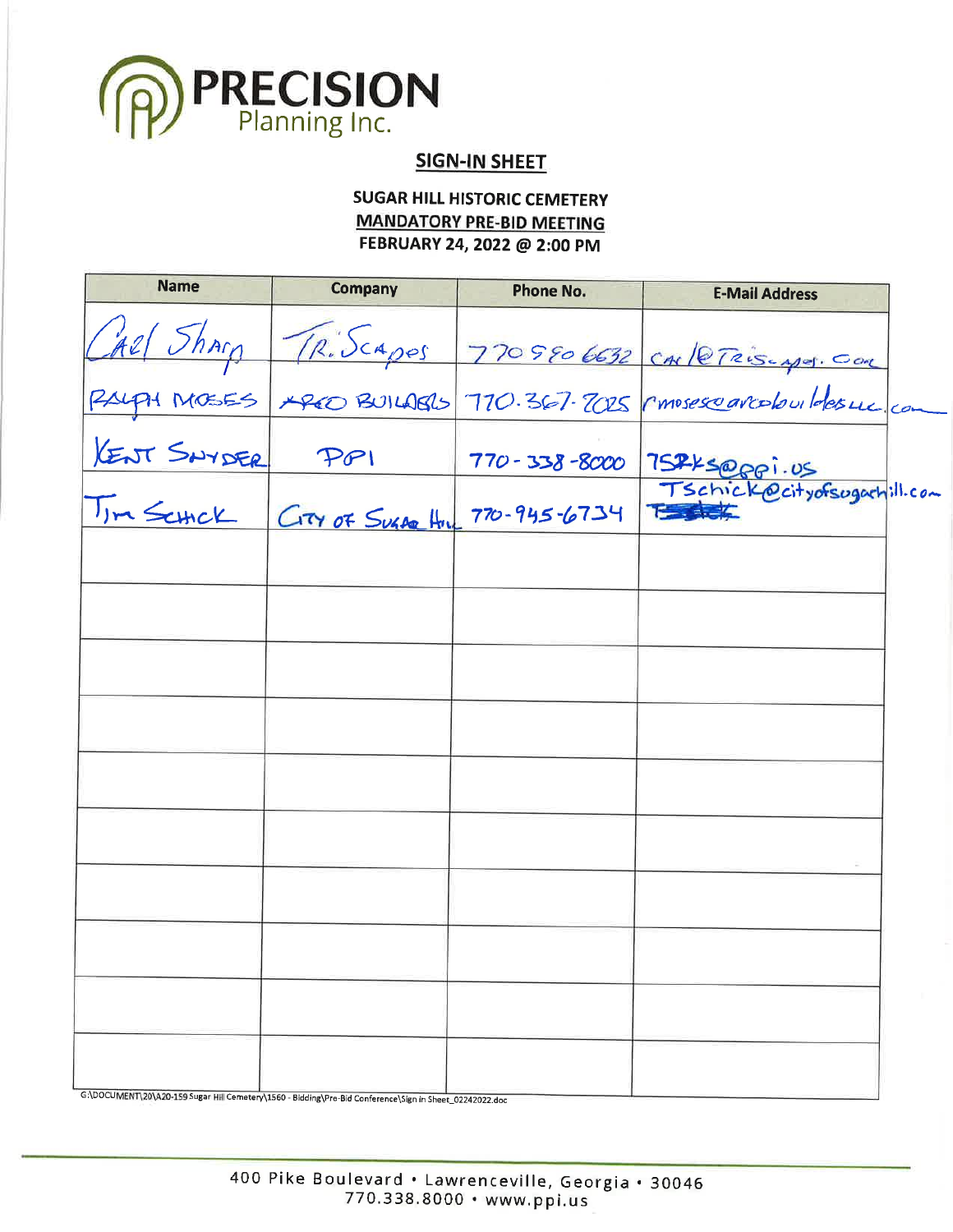# City of Sugar **PRE-BID MEETING MINUTES**

Sugar Hill Historic Cemetery

February 24, 2022 @ 2:00 PM

PPI PROJECT NO. A20-159

#### **OWNER REPRESENTATIVE**

#### **ARCHITECT**

Kent Snyder, Project Architect, PPI Todd Parker, Project Manager, PPI

Troy Besseche, Assistant City Manager Tim Schick, Facilities Director Curtis Northrup, Project Administrator Andy McQuagge, Recreation Director Megan Carnell, Community & Economic Development

#### **1. PROJECT OVERVIEW**

Project shall consist of furnishing and installing all materials, labor and equipment necessary for the grading, paving and utility improvements for the Sugar Hill Historic Cemetery project located at West Broad Street, Sugar Hill, GA 30518.

#### **2. BID REQUIREMENTS**

- a. Provide one (1) unbound, two (2) bound copies of bid, including the following, **ASSEMBLED IN THIS ORDER**:
	- Section 00 30 00 Bid Form
	- Section 00 41 00 Bid Bond (AIA A310)
	- Section 00 42 00 Contractor's Qualification Statement (AIA A305) as modified
	- Section 00 43 00 Subcontractor List (AIA G705)
	- Section 00 48 00 Non-Collusion Affidavit of Prime Bidder
	- Section 00 62 00 E-verify and SAVE Affidavits of Prime Bidder
- b. **To be considered as a responsive bidder, all spaces shall be filled out completely. All bids shall be in sealed envelopes clearly marked with contractor's name and project name. Any proposals received after the official time will be rejected.**

#### **3. BID SCHEDULE**

| <b>Bid Advertisement:</b>   | February 10, 2022           |
|-----------------------------|-----------------------------|
| Pre-Bid Meeting:            | February 24, 2022 @ 2:00 PM |
| Deadline for Questions:     | March 10, 2022 @ 2:00 PM    |
| Deadline for Substitutions: | March 10, 2022 @ 2:00 PM    |
| Final Addenda Issued:       | March 14, 2022 @ 2:00 PM    |
| Bids Due to Owner:          | March 17, 2022 @ 2:00 PM    |

#### **4. REQUESTS FOR INFORMATION**

- a. All questions should be directed to Natalie Pifer [861np@ppi.us](mailto:861np@ppi.us) in writing prior to the date and time indicated in the procurement schedule above.
- b. Phone messages or verbal communications are not valid forms of communication. Only written requests will receive a response.

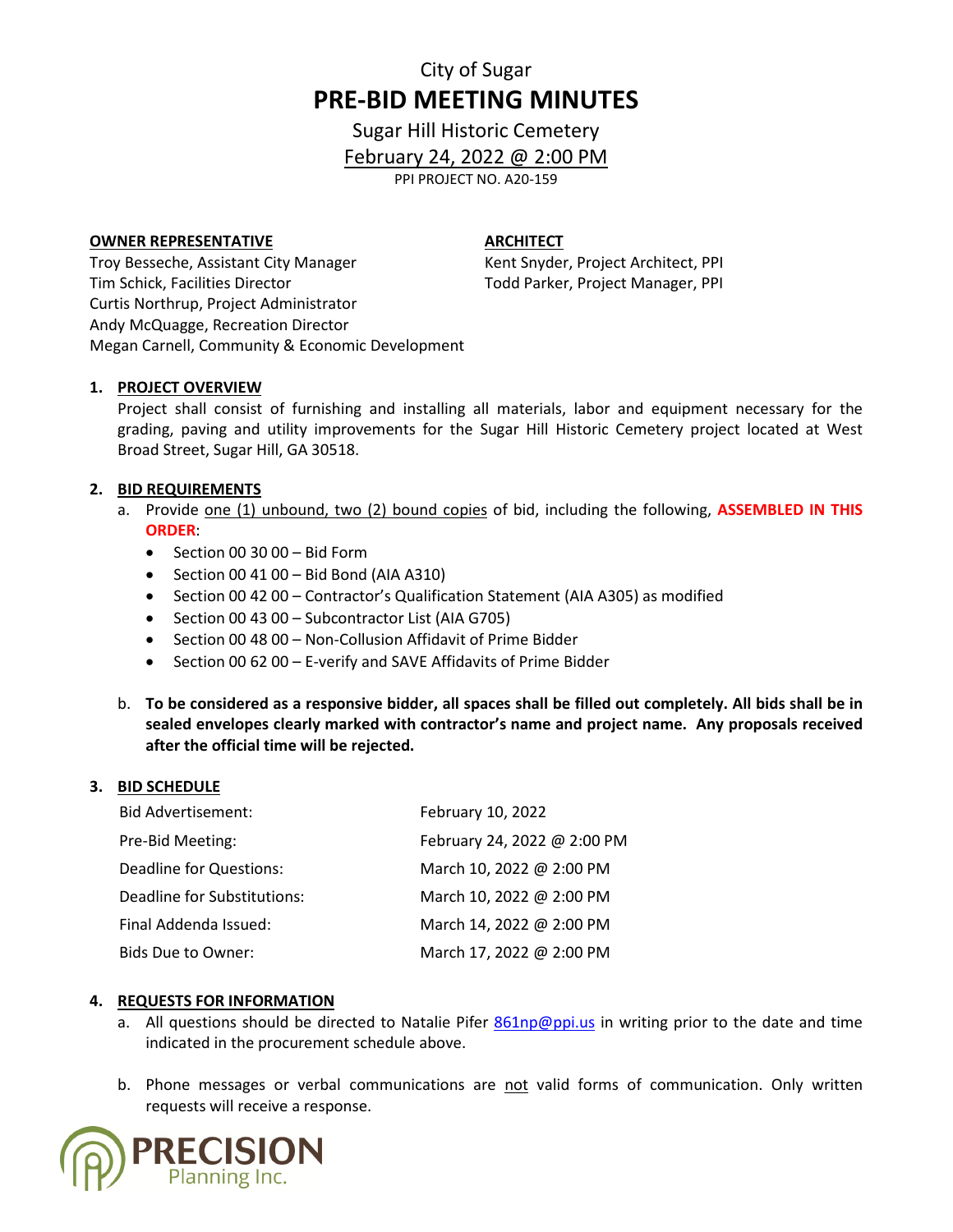#### **5. SUBSTITUTION REQUIREMENTS**

- a. All substitution requests submitted by Bidders/Construction Managers should be directed to Natalie Pifer [861np@ppi.us](mailto:861np@ppi.us) in writing prior to the date and time indicated in the procurement schedule above.
- b. Any substitutions shall be submitted with required information; all incomplete submittals will be rejected. All requests for substitution are required to be submitted by Bidders/Construction Managers not from suppliers or manufacturers.

#### **6. ISSUANCE OF ADDENDUM**

- a. The last addendum will be issued no later than the date and time indicated in the procurement schedule above. The Mandatory Pre-Bid Meeting sign-in sheet will be issued by addendum.
- b. Addendum will be issued to clarify questions that are submitted in writing only. All Bidders/Construction Managers in attendance at the mandatory pre-proposal meeting will be notified via email and will require a response to confirm receipt.

#### **7. PROJECT SPECIFICATIONS**

a. Project Manual Specifications will be issued to the successful Bidder/Construction Manager after award of contract.

#### **8. GEOTECHNICAL REPORT & SITE CONDITIONS**

- a. A Geotechnical investigation report has not been performed by the Owner and will not be provided prior to construction.
- b. Owner has performed Lidar scans and archeological explorations of the jobsite and there are no known unmarked burials within the limits of construction. If the Contractor suspects or uncovers any remains they are to stop work immediately and notify the Owner.

#### **9. OWNER / CONTRACTOR AGREEMENT**

- a. The Agreement between the Owner and Contractor shall be as follows:
	- *AIA Document A101 Standard Form of Agreement between Owner and Contracto***r** where the basis of payment is a Stipulated Sum.
	- *AIA Document A201 General Conditions of the Contract for Construction.*
	- *SECTION 00 80 00 Supplementary Conditions.*
	- *SECTION 00 84 00 Administrative and Procedural Items.*

#### **10. CLARIFICATIONS**

- a. City has already imported 200 truckloads of suitable soil and stock piled fill on site. Contractor is to include balance of import soil as needed in Base Bid.
- b. Contractor shall include tree removal and clearing for installation of fence in Base Bid.
- c. PPI is currently working on obtaining land development permit approval and anticipates issuing any plan review comment revisions in future addendum.

#### **END OF PRE-BID AGENDA**

g:\document\20\a20-159 sugar hill cemetery\1560 - bidding\pre-bid conference\mm 02242022.doc